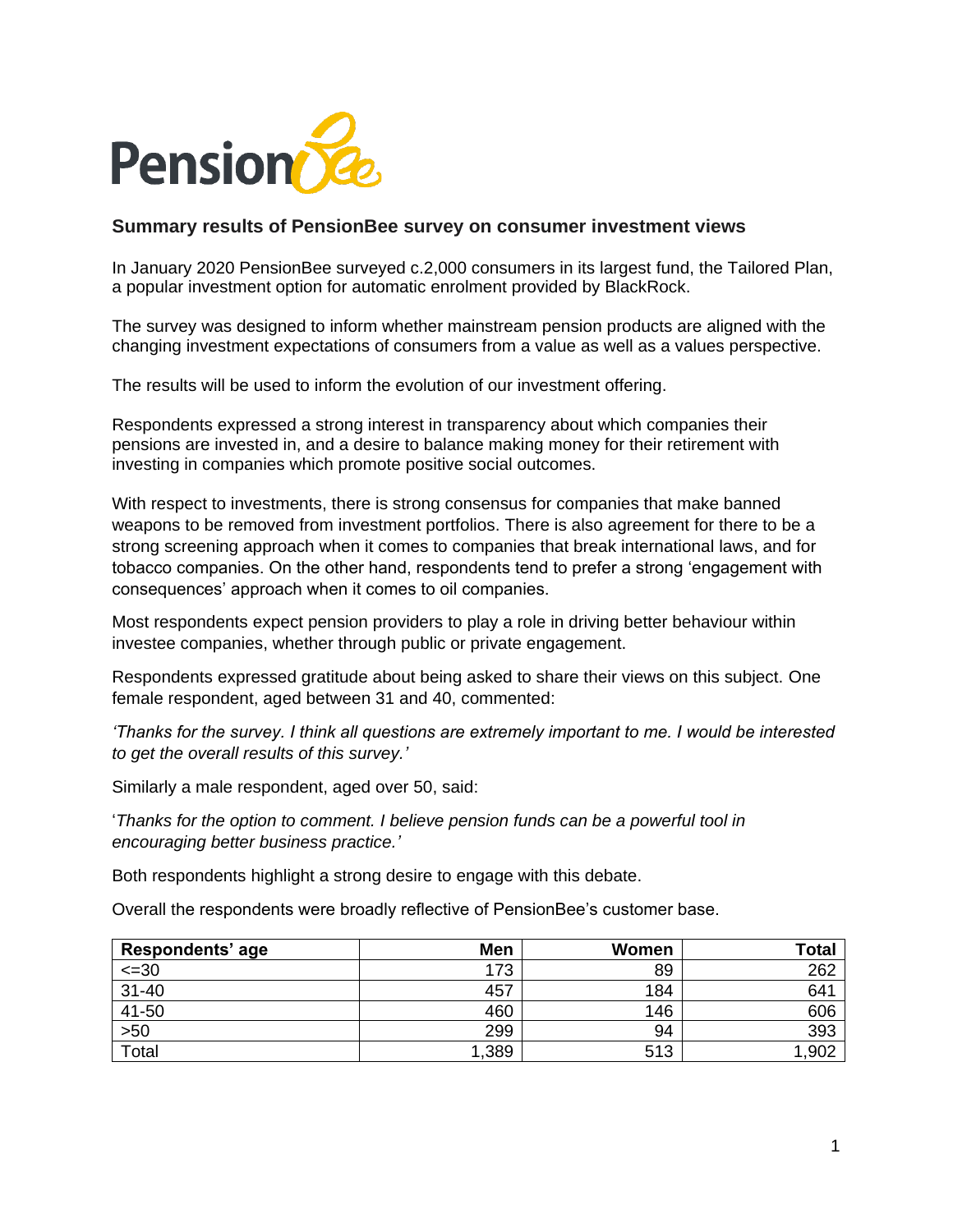## **Findings**

**1. 81% of consumers want transparency about which companies their pensions are invested in, along with information about their business activities.**



Total question respondents: 1,898

The results were largely consistent across all age groups. As the graph below shows, about half of respondents of all age groups expressed that they are interested, and roughly a third said that they are extremely interested in knowing which companies their money is invested in.



Total question respondents: 1,898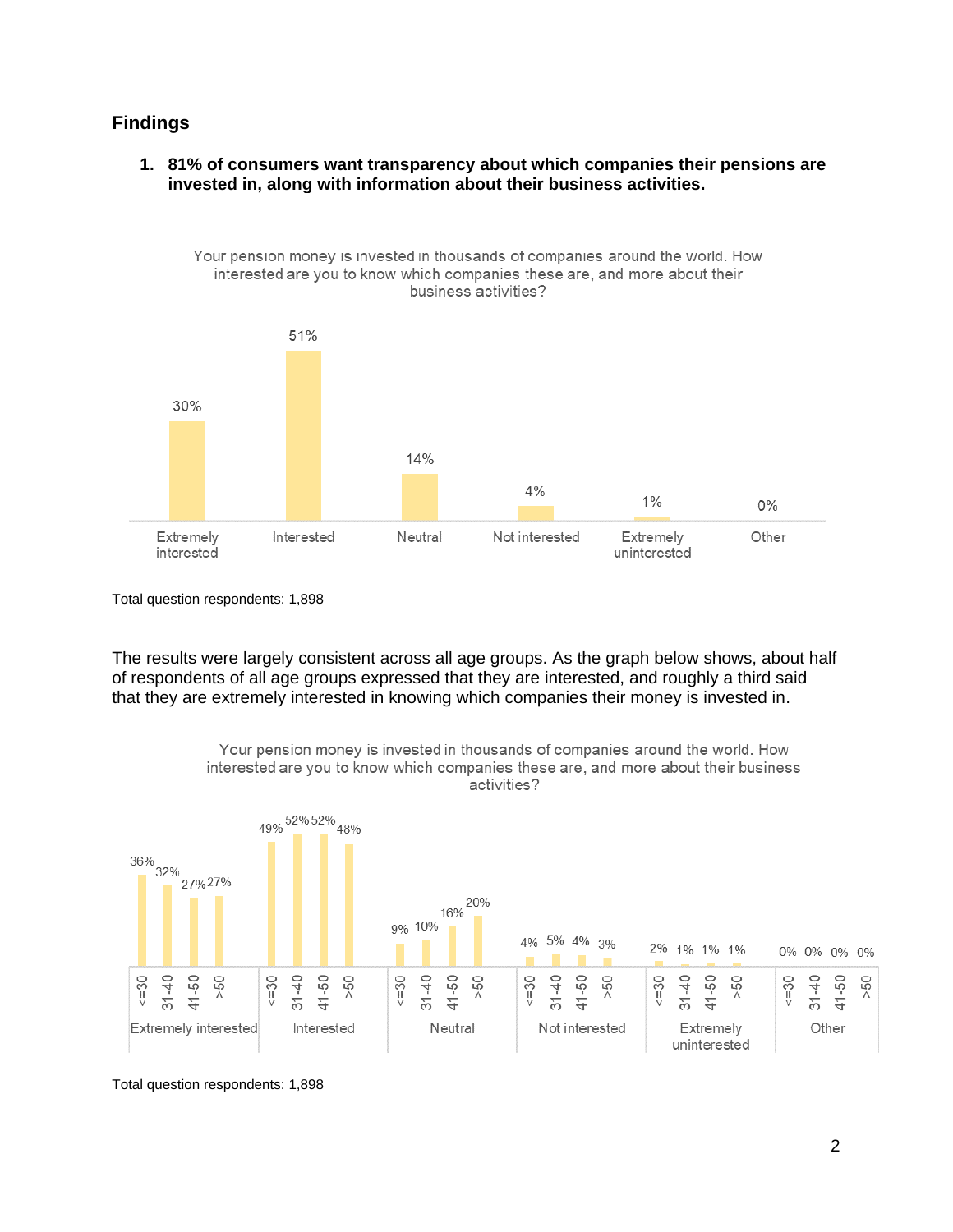One female respondent, aged between 31 and 40, commented:

*'I would like transparency regarding my investments and choice as to which sectors my money is invested in.'*

She links investment visibility with being able to choose how her money is invested.

**2. A majority of consumers (52%) across all age groups seek to balance making money with creating positive social outcomes. A further 16% of all respondents would advocate for entirely removing companies that focus solely on profit at the expense of social outcomes.**



Total question respondents: 1,891

The desire to balance profit with social outcomes is consistent amongst respondents across all age groups. As the graph below shows, about half of the respondents from each age group chose this option.

> Companies can make money and also create positive or negative outcomes for society and the environment. How should your pension be invested?



Total question respondents: 1,891

One male respondent, aged between 41 and 50, explained: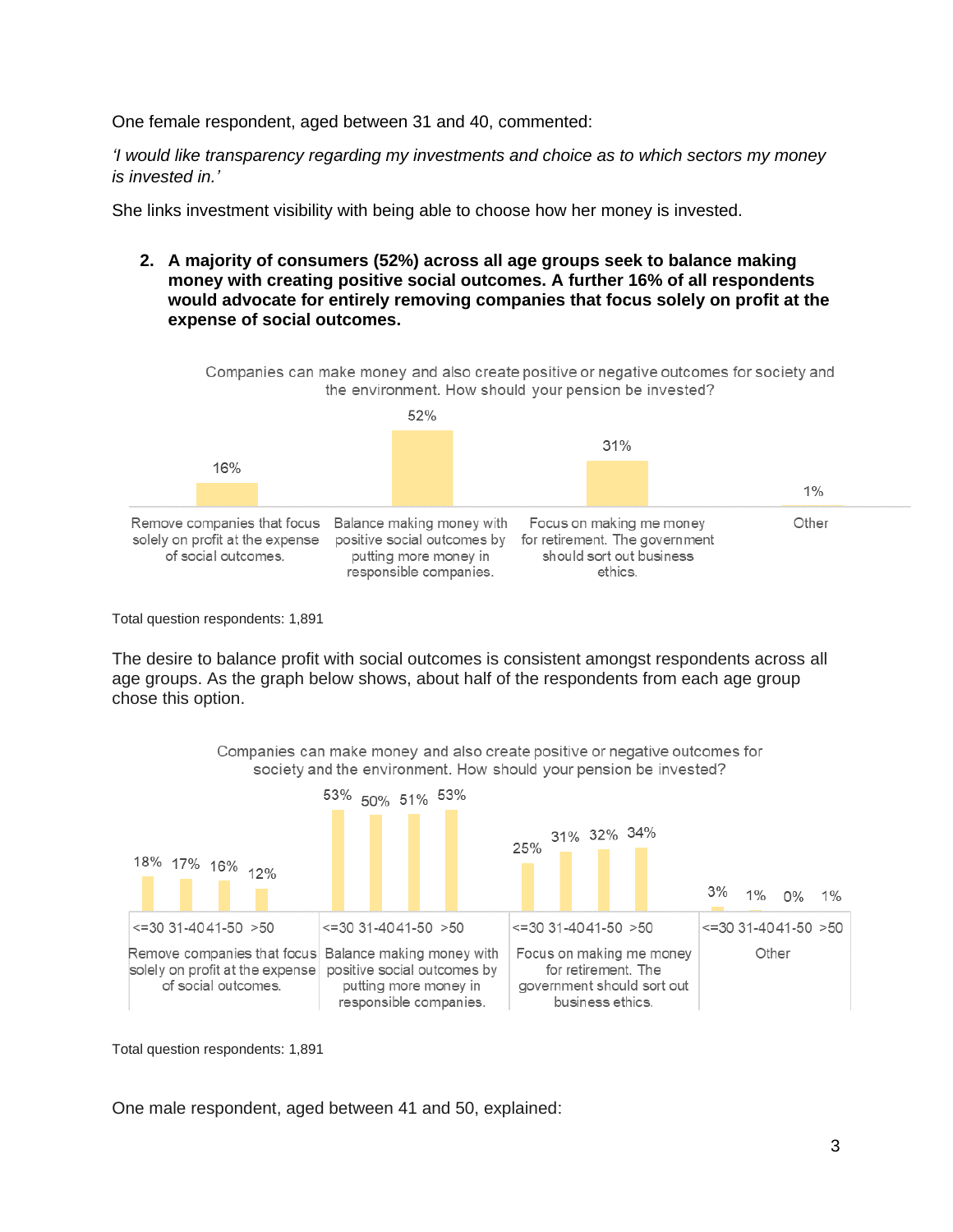*'Whilst wanting to grow my pension, I feel it is important to do this ethically and sustainably in order to best protect the planet, as this will ultimately be our legacy to our children and grandchildren.'*

A female aged over 50 shares a similar desire for balance:

*'As investors it would be ideal to concentrate on businesses with strong ethical codes, an eye to sustainability and social awareness. Ideal is not always practical or profitable. It would be encouraging to know that you are making moves in this direction, as more companies hopefully embrace the need for change.'*

Both respondents indicate their desire to grow their savings in a way that is consistent with wider societal wellbeing.

On the other hand, another male aged between 41 and 50 expresses concern about taking a balanced approach, and indicates preference for his pension provider to focus solely on making money:

*'When it comes to building a pension to live on in retirement, all I'm mainly interested is in that pension making as much money for me as possible. It's great being ethical, but I can not live on ethics. I vote for politicians and governments for that side of things.'*

Meanwhile, a male respondent aged between 31 and 40, suggests that investments can make money as well as create positive social outcomes:

'*There's enough profitable companies to stay away from the dodgy ones'.*

**3. A strong majority of consumers (61%) want providers to remove banned weapons' manufacturers from their pensions. This is consistent across age groups, but the preference is higher amongst women (82% vs. 53% for men).**

Most pensions invest in thousands of the largest companies in the world. Some of these companies make weapons that have been banned by international agreements. Should your pension invest in these?



Total question respondents: 1,893

The results were consistent across all age groups, but were especially pronounced among women, 82% of whom wished to see manufacturers of banned weapons removed from their pensions (compared to 53% of male respondents).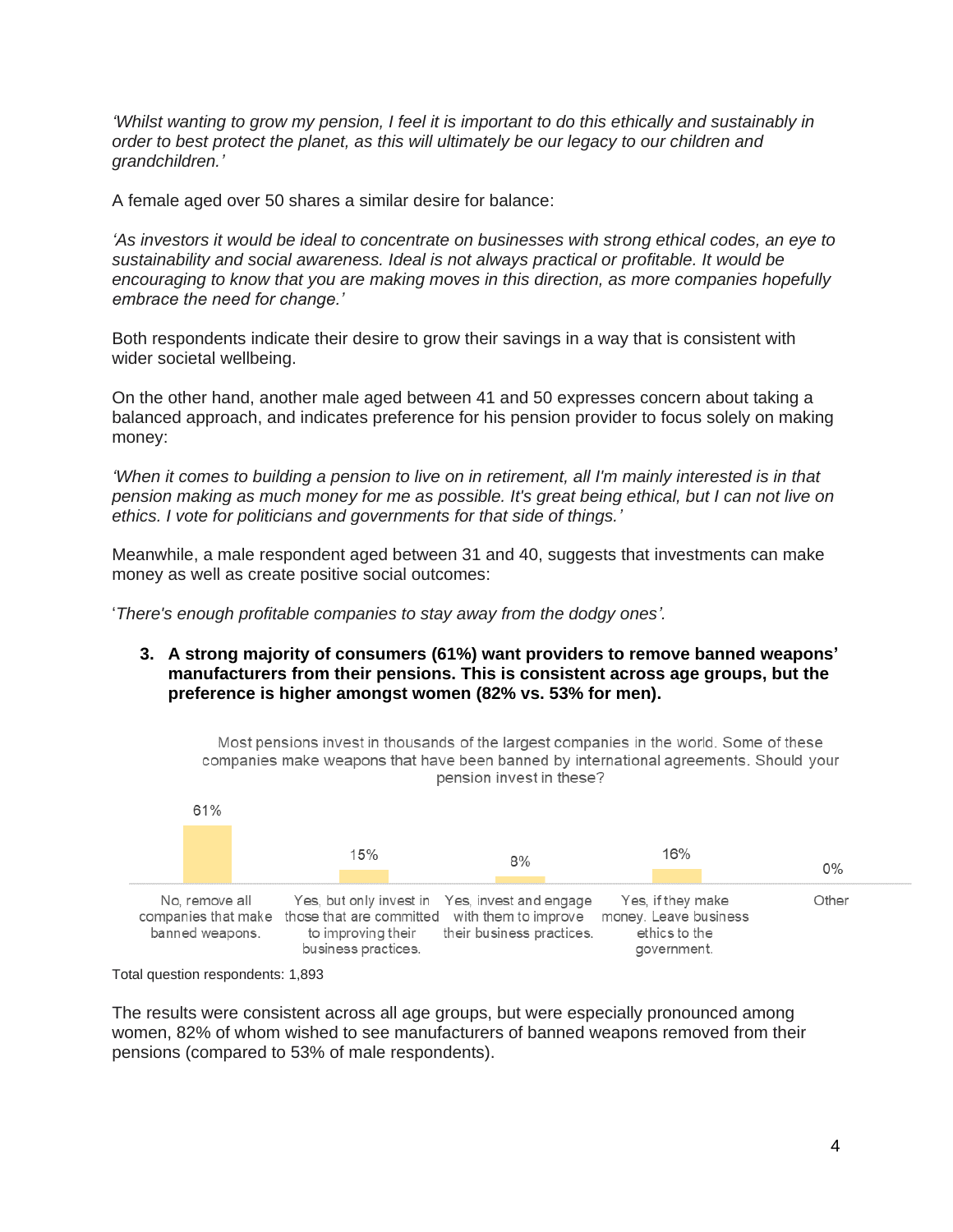

Most pensions invest in thousands of the largest companies in the world. Some of these companies make weapons that have been banned by international

Total question respondents: 1,893

A male respondent, aged between 31 and 40, commented:

'*These businesses only respond to falling profits and investments which is why I believe they should not be a part of portfolios in the first place.*'

Selected list of companies who would potentially be impacted from pension screening of controversial weapons are:

- Hanwha Corp.
- General Dynamics
- Premier Explosives
- Tata Power Company Ltd

*Source: Robeco Exclusion Policy and List*

**4. 73% of consumers would like to see an active screening approach to companies that violate international laws and norms (such as the United Nations Global Compact) on human rights and corruption. Most respondents (39%) would like to see these companies completely removed from their pensions, while 34% would only invest in those who have committed to change their business practices.**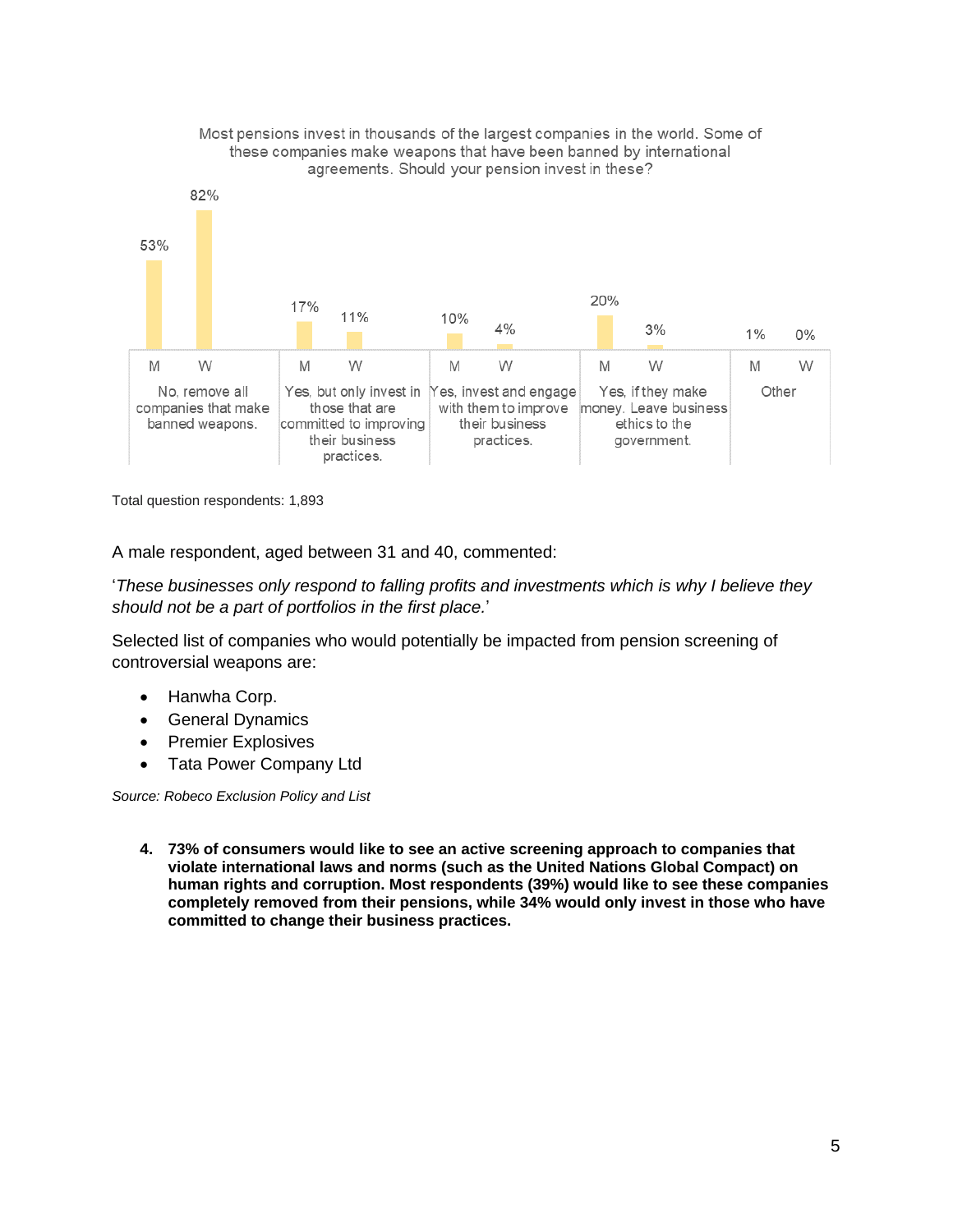

Total question respondents: 1,901

Younger consumers were more likely to favour outright removal, while older savers were more likely to be satisfied with strong engagement. Only a small minority of respondents across all age groups thought doing nothing was an option.



Total question respondents: 1,901

Consumer comments reflect their firm stance on this. One female respondent, aged between 31 and 40, explained:

*'Protecting my pension should be the ultimate priority, but within that my money should not be used to support companies that break domestic or international law.'*

A male respondent aged between 31 and 40 expressed a similar sentiment: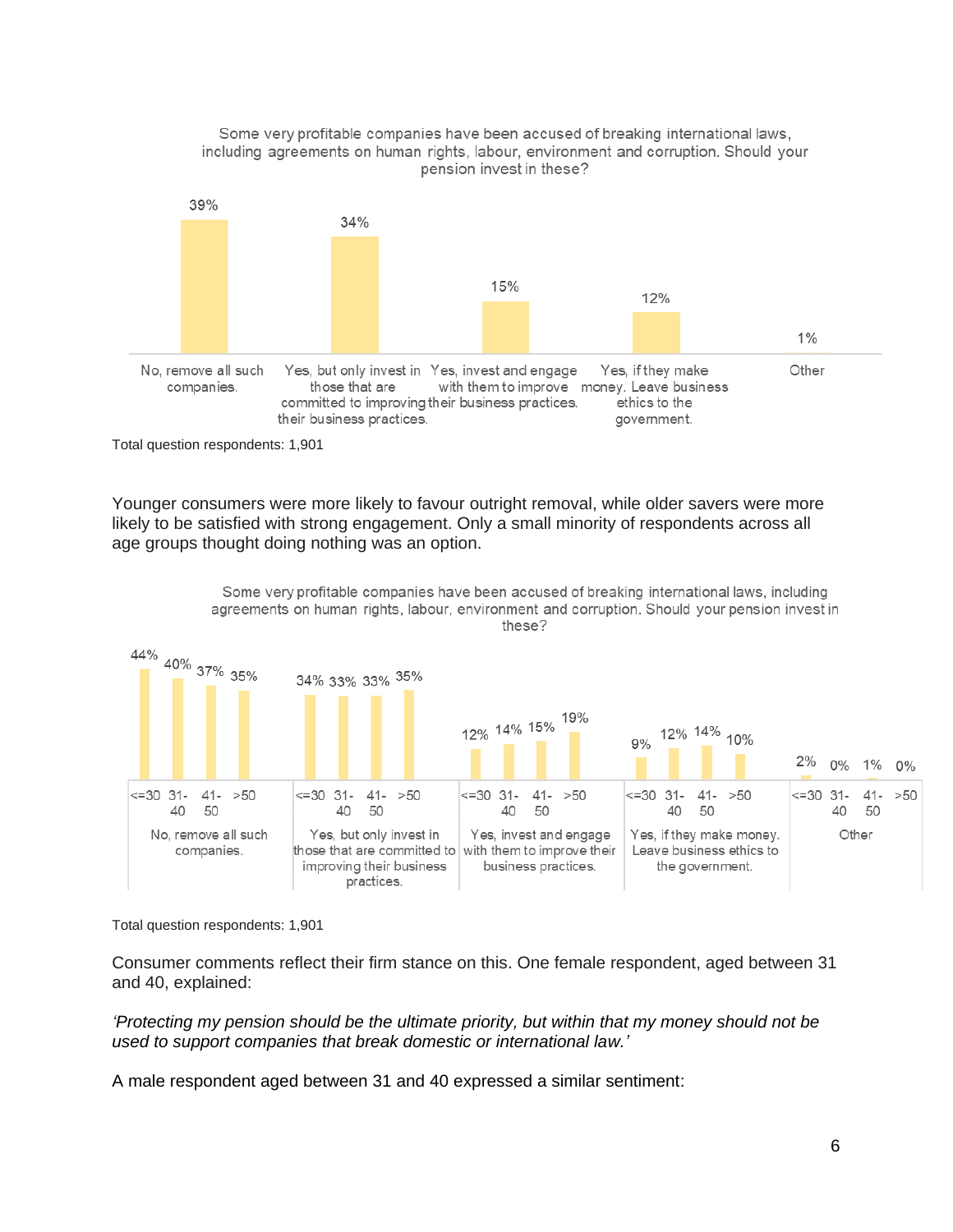'*So long as practices are legal, I'm comfortable investing in profitable industries/companies.*'

Both comments reveal that respondents see compliance to international laws as a hygiene factor for investments.

Selected list of companies who would potentially be impacted from pension screening for international norm violations are:

- Oil and Natural Gas Corporation (ONGC)
- Vale SA2
- G4S

*Source: Robeco Exclusion Policy and List*

**5. 61% of consumers favour an active screening approach towards tobacco companies, with more than half of those (35% in total) requesting outright removal. The results were consistent among all age groups and particularly pronounced among women (74% vs. 57% of men).**

Tobacco companies are some of the largest in the world and currently make a lot of money. They have been accused of human rights abuses and damaging human health. Should your pension invest in these?



Total question respondents: 1,900

Women were more likely to advocate for an active approach to screening tobacco companies. As the graph below shows, nearly half of female respondents request outright removal compared to about a third of male respondents. A further third of female respondents want to invest only in tobacco companies which are committed to improving, compared to a quarter of male respondents.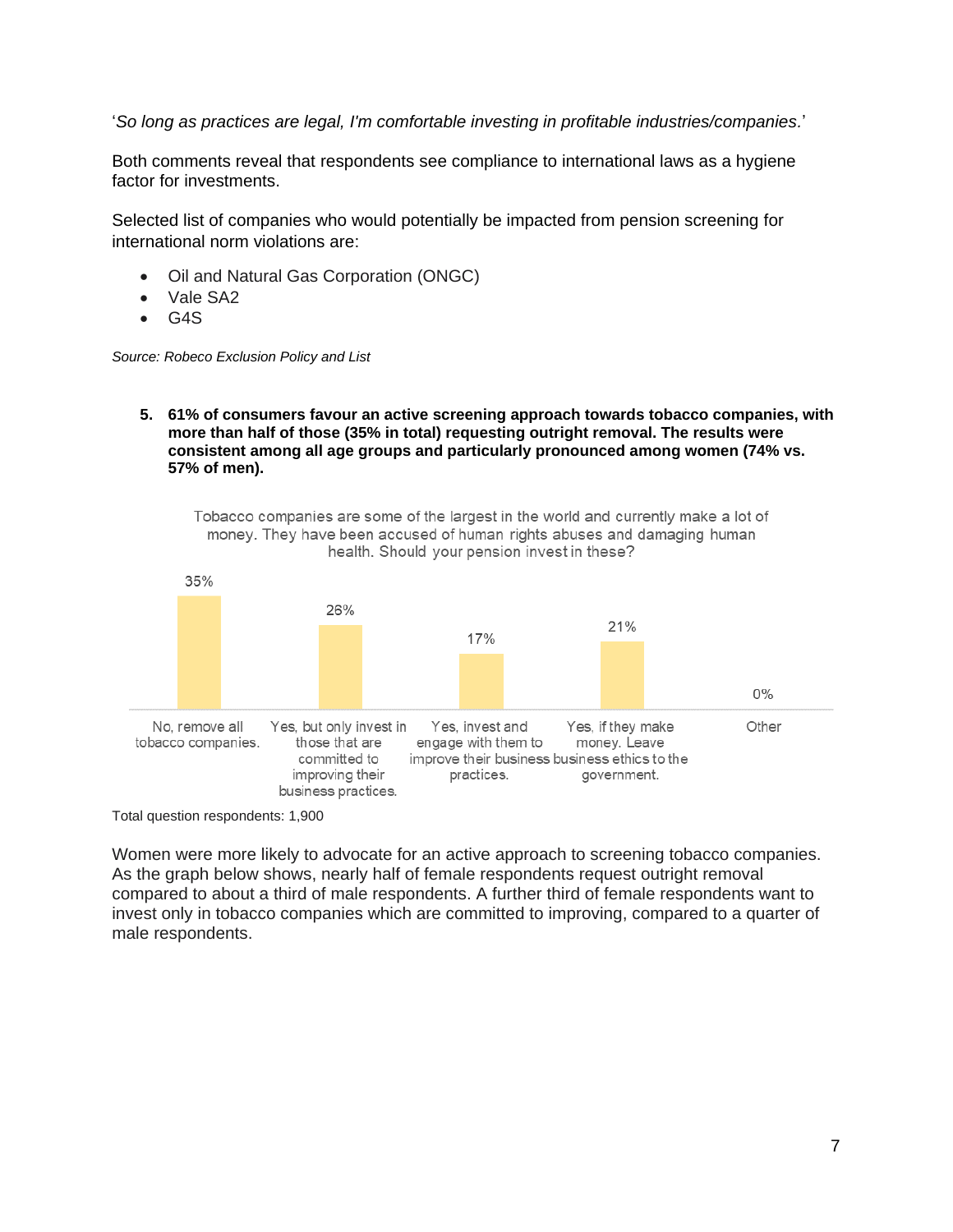

Tobacco companies are some of the largest in the world and currently make a lot of money. They have been accused of human rights abuses and damaging human health. Should your pension invest in these?

Total question respondents: 1,900

One male respondent, aged between 31 and 40, expressed that he wants to make money whilst avoiding harmful social outcomes:

*'I am keen to see my pension savings be invested in ways that make maximum profits for myself, but not at the expense of others' health, livelihoods, or rights.'*

Companies who would potentially be impacted from pension screening for tobacco activities:

- British American Tobacco p.l.c.
- Imperial Brands PLC
- Philip Morris International Inc.
- **6. There is a strong consensus (63%) for investing in an 'engage with consequences' approach for major oil producers, with only a minority (15%) favouring outright removal or doing nothing (21%).**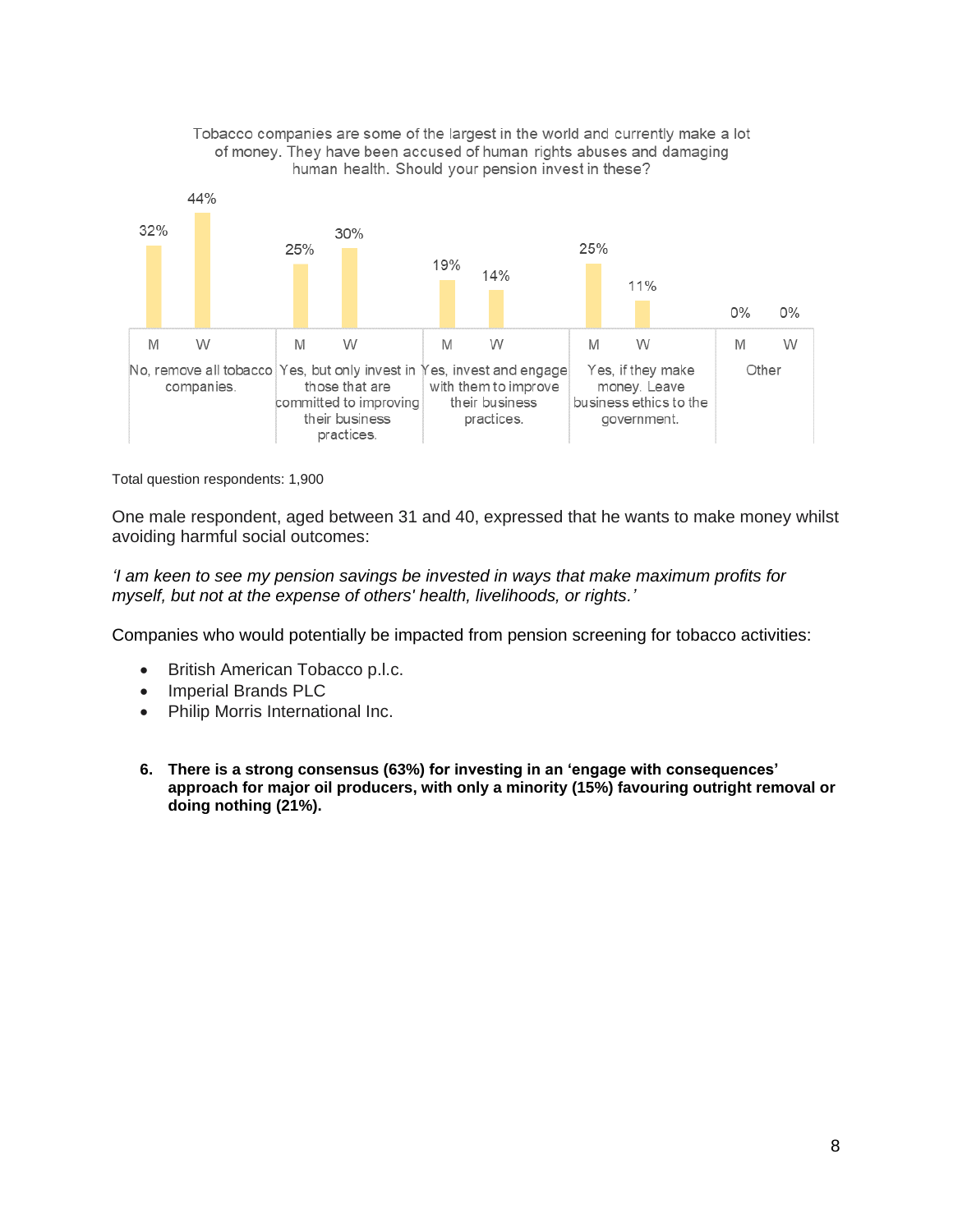

Total question respondents: 1,899

The desire for engagement with consequences was consistent among the age groups, although savers under 30 and women were more likely to favour outright divestment (24% of under 30 year olds compared to 15% across all ages; and 22% of women compared to 13% of men).

One male respondent, aged between 31 and 40, indicates that investors should act to drive change rather than remove companies at the outset:

'*If a company who have proven to be poor on ethics and high on profit are unwilling to change their ethics then I do think investment in those companies should cease until they are able to prove that they have changed their operations to a satisfactory level. Point blank refusing to invest in companies without giving them a chance to change their operations is nonsensical and only damages people's pensions without changing those companies' operations. Private engagement should come first, and if it is unfruitful, public engagement should follow.'*

On the other hand, a female respondent aged under 30 expressed skepticism of an engagement approach and suggests that removing companies entirely could be more effective:

'*Unethical companies will only listen to concerns of individuals when they start losing money.'*

A male respondent aged over 50 brings a different view, and sees investing in alternative energy companies as a profitable opportunity:

*'Low carbon....renewables...anti plastic lobby...clean oceans...these are all ethical but real opportunities.'*

Whilst, another male respondent, aged over 51, feels a sense of urgency and calls for more extreme action:

*'We're running out of time to make a change... act now act hard and fast. The alternative is to be part of the problem. .. ie the destruction of our environment.'*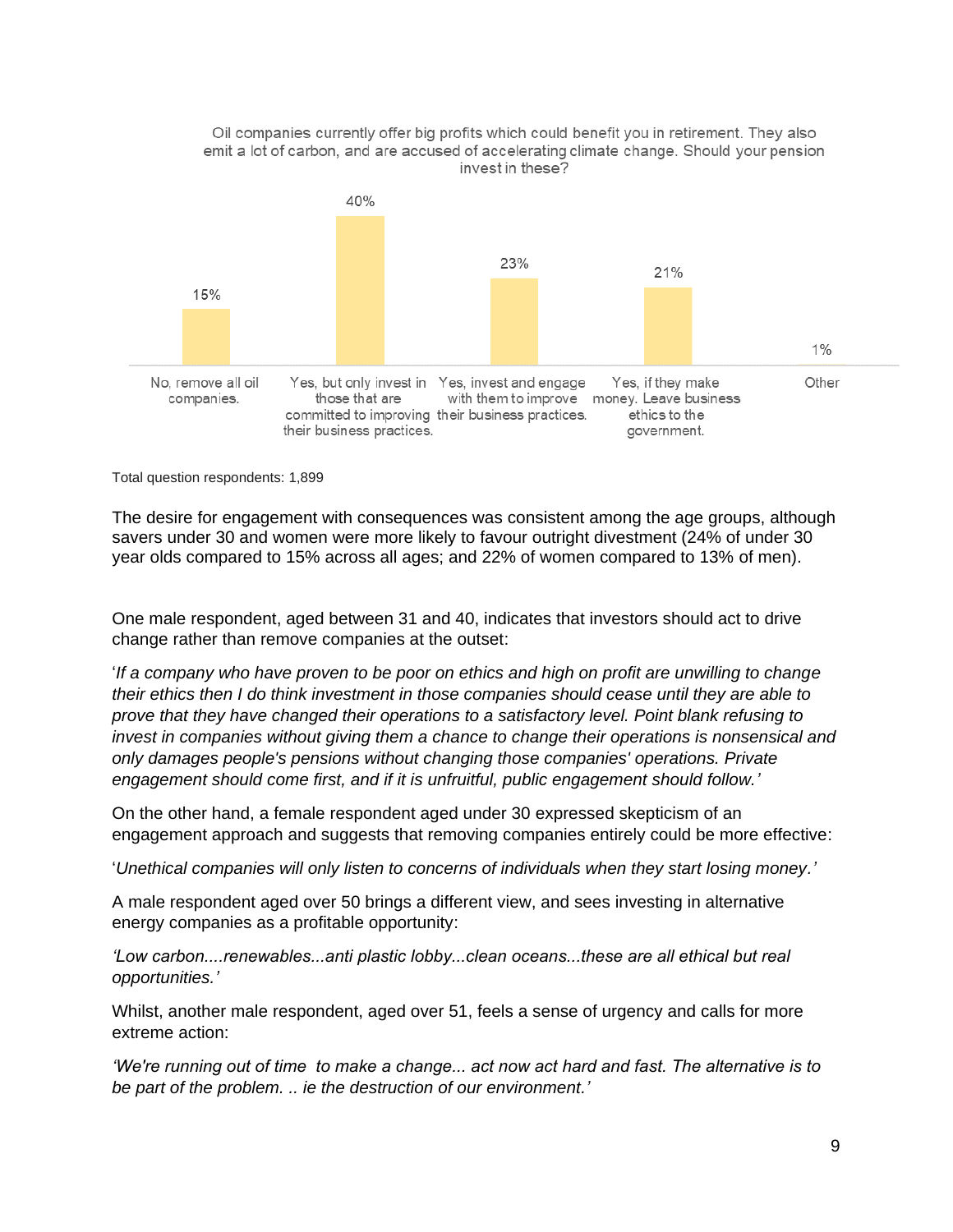Companies who would potentially be impacted from pension screening for carbon emitting activities:

- **ExxonMobil**
- Royal Dutch Shell
- BP Plc
- Total SA

## **7. There is a strong preference among consumers (65%) for pension providers to engage with companies on their behalf, both privately (33%) and through public voting (32%).**

What role should PensionBee play in engaging with the companies that your pension is invested in? Pick one option that best reflects your view.



Total question respondents: 1,875

One male respondent, aged between 41 and 50, commented on his preference that his pension provider focus on profitability:

'*I strongly disagree with pension providers (and any service providers) taking a moral/ethical stance on investments they make, since it is impossible to reflect the views of everyone investing in that fund and (perhaps more importantly) this guidance is an explicit responsibility of our democratically elected government*.*'*

Another male respondent, aged over 50, suggests that PensionBee should take firm action because of the impact this has on how they engage with their pension:

*'Where possible, I want to enjoy a guilt free pension. If this means reducing profits, then so be it.'*

Whilst a third male respondent, also aged over 50, calls for a more gradual and nuanced approach: